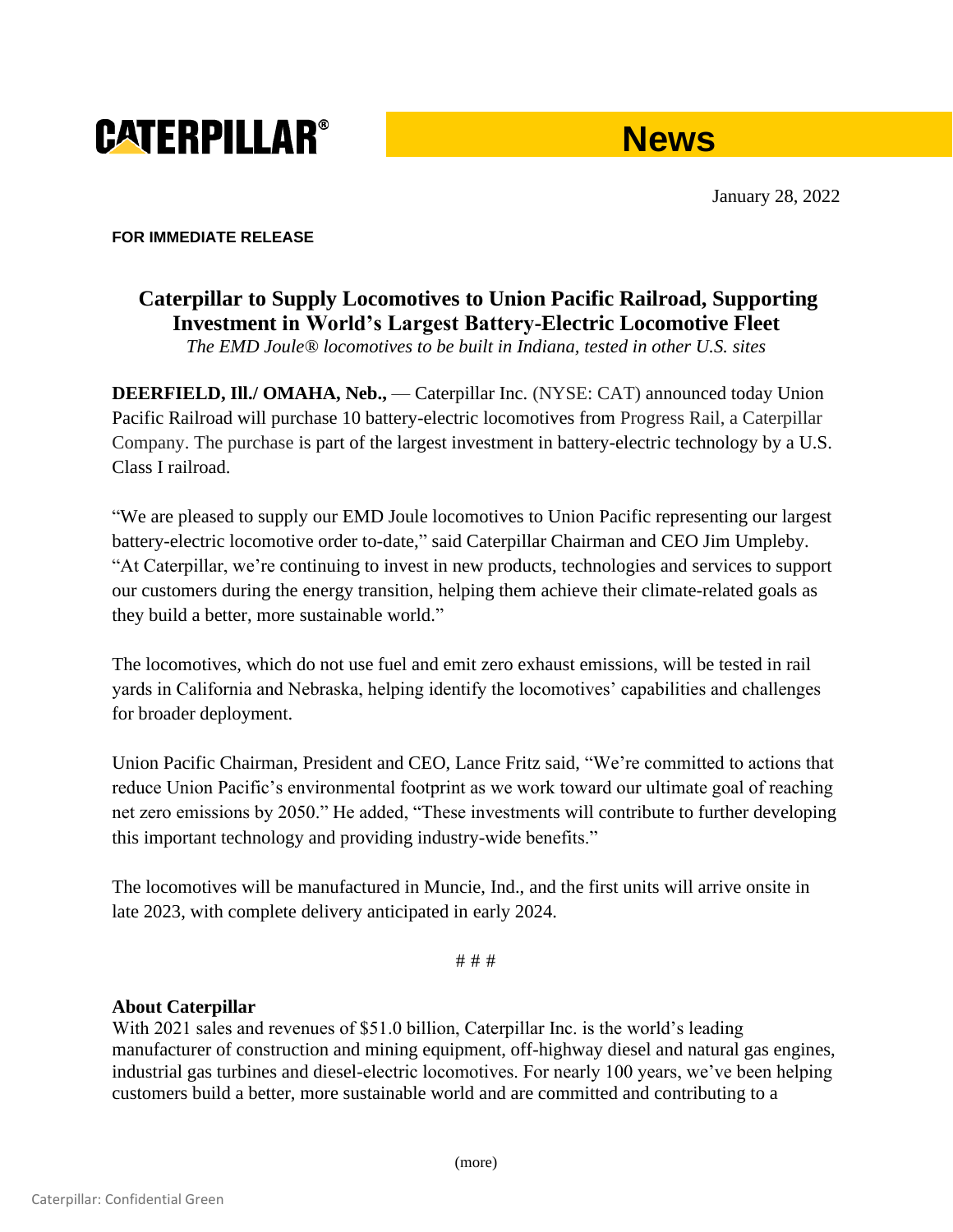reduced-carbon future. Our innovative products and services, backed by our global dealer network, provide exceptional value that helps customers succeed. Caterpillar does business on every continent, principally operating through three primary segments – Construction Industries, Resource Industries and Energy & Transportation – and providing financing and related services through our Financial Products segment. Visit us at caterpillar.com or join the conversation on our [social media channels.](https://www.caterpillar.com/en/news/social-media.html)

#### **About Progress Rail**

Progress Rail, a Caterpillar company, is one of the largest integrated and diversified providers of rolling stock and infrastructure solutions and technologies for global rail customers. Progress Rail delivers advanced EMD locomotives and engines, railcars, trackwork, fasteners, signaling, rail welding and Kershaw Maintenance-of-Way equipment, along with dedicated locomotive and freight car repair services, aftermarket parts support and recycling operations. The company also offers advanced rail technologies, including data acquisition and asset protection equipment. Progress Rail's deep industry expertise, together with the support of Caterpillar, ensures a commitment to quality through innovative solutions for the rail industry. Progress Rail has a network of nearly 200 locations across the United States, Canada, Mexico, Brazil, Germany, Italy, Australia, China, India, South Africa, the United Arab Emirates and the United Kingdom. For more information, visit progressrail.com and follow @Progress\_Rail on Twitter, YouTube, LinkedIn and Facebook.

#### **About Union Pacific**

Union Pacific (NYSE: UNP) delivers the goods families and businesses use every day with safe, reliable and efficient service. Operating in 23 western states, the company connects its customers and communities to the global economy. Trains are the most environmentally responsible way to move freight, helping Union Pacific protect future generations. More information about Union Pacific is available at [www.up.com.](applewebdata://3dca1f72-9086-4d04-936c-b80d6e209c9e/www.up.com)

#### **Forward-Looking Statements**

Certain statements in this press release relate to future events and expectations and are forwardlooking statements within the meaning of the Private Securities Litigation Reform Act of 1995. Words such as "believe," "estimate," "will be," "will," "would," "expect," "anticipate," "plan," "forecast," "target," "guide," "project," "intend," "could," "should" or other similar words or expressions often identify forward-looking statements. All statements other than statements of historical fact are forward-looking statements, including, without limitation, statements regarding our outlook, projections, forecasts or trend descriptions. These statements do not guarantee future performance and speak only as of the date they are made, and we do not undertake to update our forward-looking statements.

Caterpillar's actual results may differ materially from those described or implied in our forwardlooking statements based on a number of factors, including, but not limited to: (i) global and regional economic conditions and economic conditions in the industries we serve; (ii) commodity price changes, material price increases, fluctuations in demand for our products or significant shortages of material; (iii) government monetary or fiscal policies; (iv) political and economic risks, commercial instability and events beyond our control in the countries in which we operate; (v) international trade policies and their impact on demand for our products and our